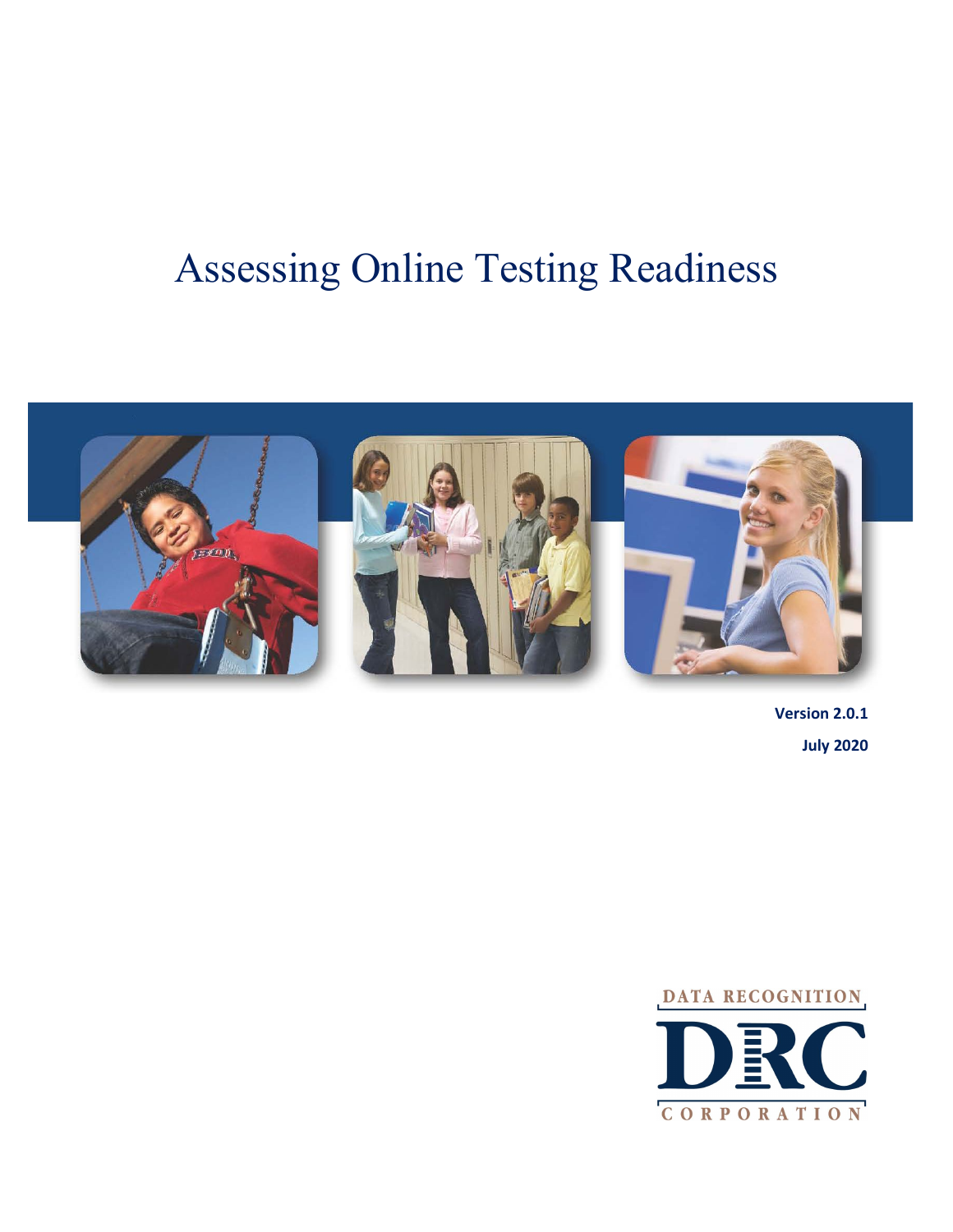# **OVERVIEW**

This document is a guide for evaluating a site's ability to administer DRC INSIGHT online assessments. It contains several questions to assess various factors sites should consider when making the decision to administer online testing. For each question, there is a corresponding checkbox. Sites should check each box when they are confident they can perform the task or answer the question presented. The more boxes that are checked, the more likely it is that a site will be able to deliver a successful online testing experience to students.

# **CATEGORIES**

The questions are organized into the following categories:

- Technology Testing Device
- Technology Central Office Services (COS) Service Device
- Technology Network Configuration
- Training

Assessing these categories will help sites determine readiness to deliver online testing.

## **Technology**

Determining the availability of supported devices and peripherals, as well as whether the network infrastructure is sufficient to administer online assessments, are key factors for delivering a good student experience.

- **Testing Device**
	- Does the site have the supported testing devices required for online testing?
	- Does the site have enough testing devices to complete online testing during the allowed testing window?
- **Central Office Services (COS) Service Device**
	- Does the site have the required device(s) to run the number of COS Service Devices required to support the site's online testing?
- **Network Configuration**
	- Does the site have the network **capacity** and **reliability** (Wireless, LAN, WAN, and Internet) to support the number of students testing at one time?

## **Training**

An important factor in successful online testing is adequately preparing the people involved in delivering and taking the tests. Will the site provide enough time for **students**, **educators,** and **technology support staff** to review the training materials and become familiar with the online testing technology?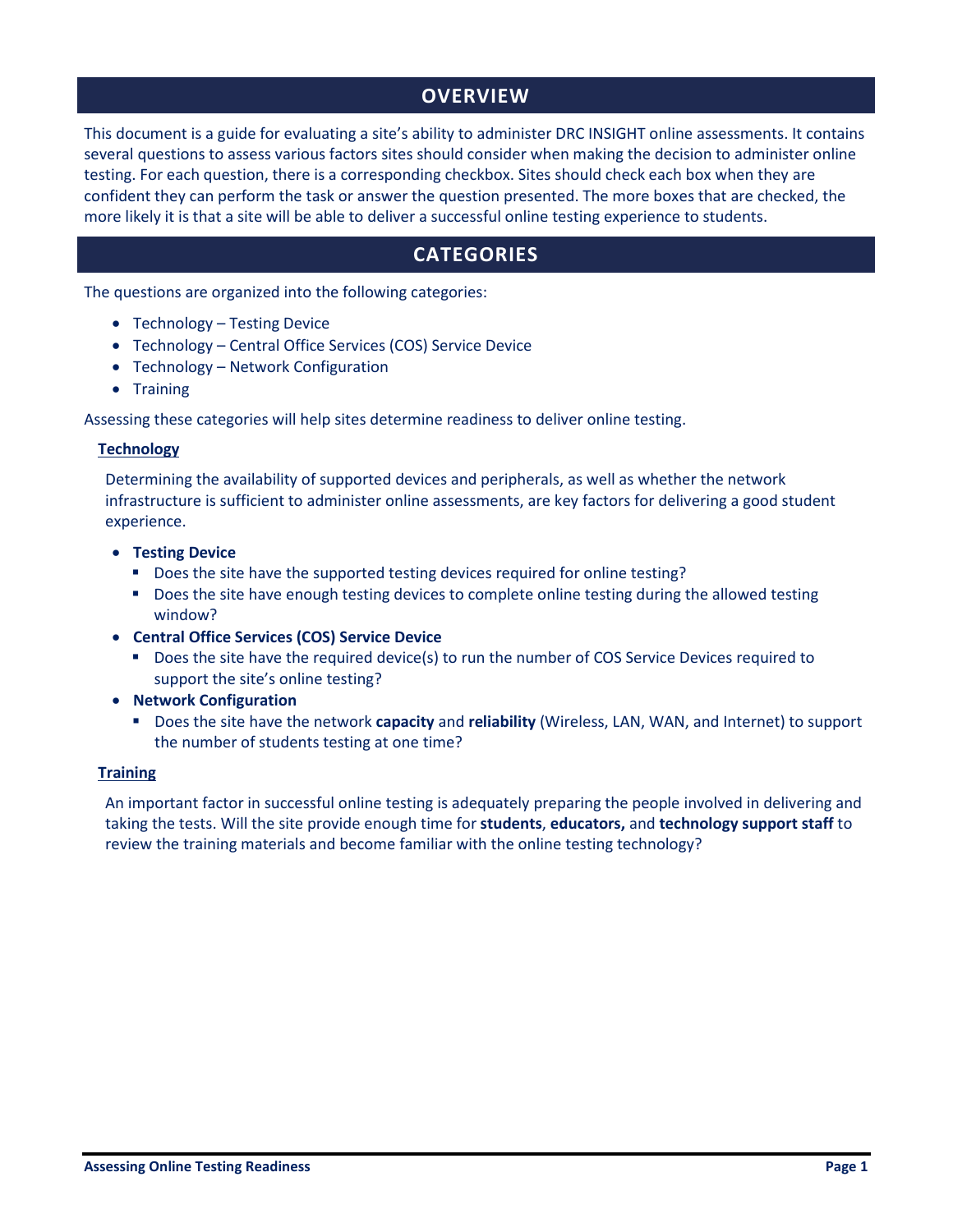# **ASSESSING ONLINE TESTING READINESS**

# **TECHNOLOGY – TESTING DEVICE**

- $\Box$  Taking into account potential for students moving into and out of the site, can you estimate the number of students who will be taking online tests?
- $\Box$  Using the estimated number of students and the length of the test window, determine how many students will need to test each day. Factor in other activities occurring at the site that may affect access to testing devices or limit available network bandwidth.

Does the online testing site have adequate rooms and appropriate space to conduct testing?

- $\Box$  After reviewing the DRC INSIGHT System Requirements, does the site have testing devices that meet the system requirements?
- $\Box$  After determining the number of devices needed to complete online testing and the number of students a site needs to test, does the site have enough supported devices to deliver online testing within the test window?

Determine the number of tests a site can support using the following variables:

- $\triangle$  Number of testing devices available at the site that meet the system requirements
- $\triangle$  Number of hours a testing device can be used in a day
- $\cdot$  Number of days in the test window a site plans to test
- Number of hours each test session or part requires

## **Example Calculation**

20 computers × 6 hours per day = 120 total hours/day

- 120 total hours per day  $\times$  24 days in the testing window = 2880 total testing hours
- 2880 total hours / 2 hours for a test = 1440 total test sessions/parts the site could support

Determine the number of expected test sessions/parts using the following variables:

- ❖ Number of students to be tested
- ❖ Number of test sessions/parts each student will be taking

#### **Example Calculation**

600 students x 2 test sessions/parts each = 1200 total test sessions/parts

The number of expected test sessions/parts should be less than the number of tests a site can support.

The formula is more complicated when a site is planning to test multiple subjects and grades because testing times vary by subject and grade.

DRC has devised a simple calculation tool called the **Site Computer Usage Estimator** that can help districts and schools determine whether there are enough devices to deliver online testing. The **Site Computer Usage Estimator** can be used to plan for a whole site or individual testing labs.

 $\Box$  Does the site have enough technology peripheral equipment (e.g., headsets, mice, iPad stands, keyboards, station dividers, etc.) to deliver online testing within the test window?

## **TECHNOLOGY – CENTRAL OFFICE SERVICES (COS) SERVICE DEVICE**

- $\Box$  After reviewing the DRC INSIGHT System Requirements, does the site have device(s) available that meet the COS Service Device system requirements?
- $\square$  Does the site have support staff to install and maintain a COS Service Device?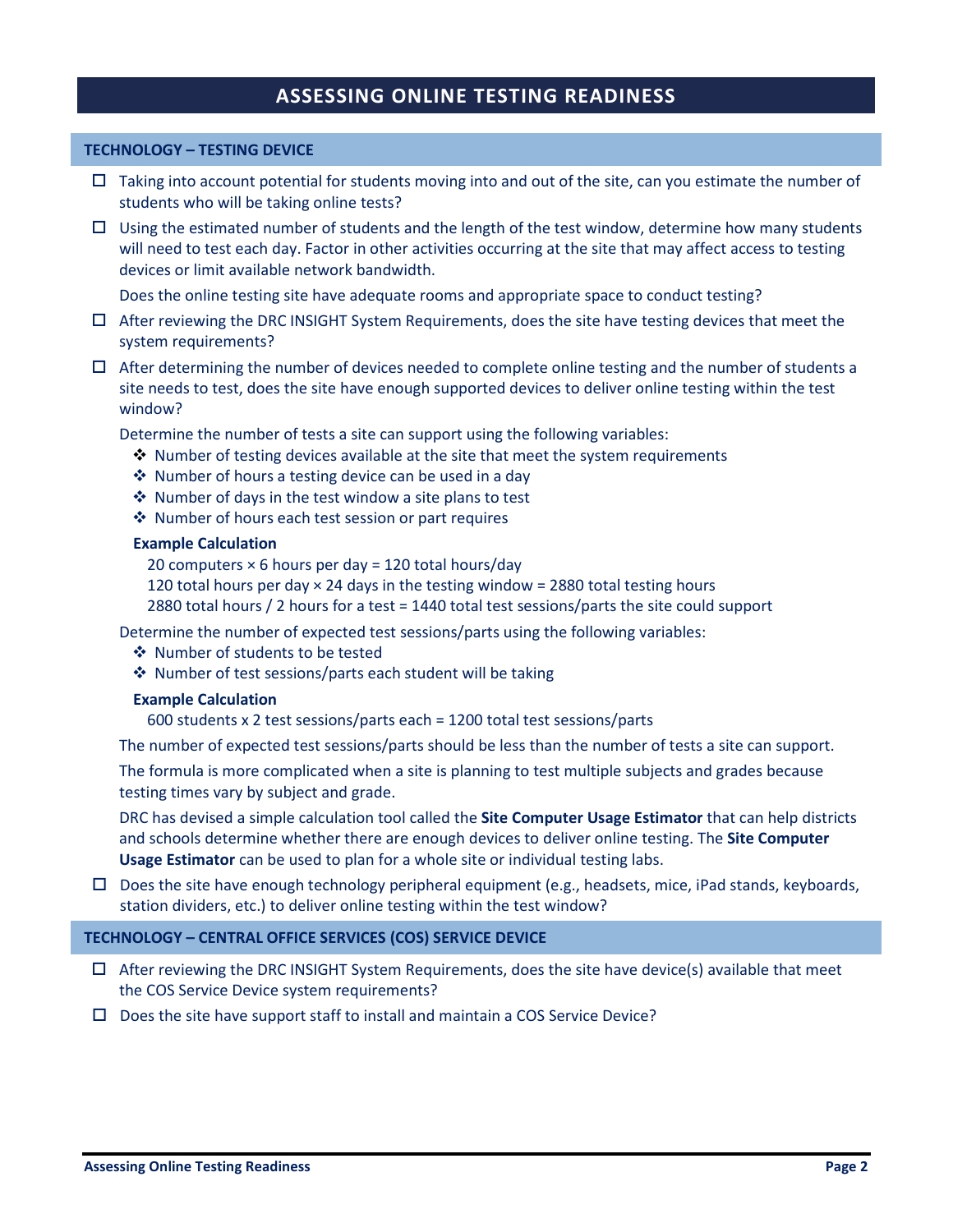# **TECHNOLOGY – NETWORK CONFIGURATION**

 $\Box$  Review the district and school network capacity (LAN, WAN, and ISP) to administer online testing. Verify that there is available capacity for the number of students taking the test at the same time. Take into account competing Internet bandwidth and other traffic in the building at the time of testing.

Estimate the required bandwidth for transferring test content available from the student testing devices to the location of the test content (test content could be on a local COS Service Device at the site, on a central COS Service Device at another site, or at DRC if there is no COS Service Device for content hosting)**:**

- Up to 25 Concurrent Testers: 50 Mb
- 26–150 Concurrent Testers: 100 Mb
- 151–500 Concurrent Testers: 200 Mb
- 501–900 Concurrent Testers: 400 Mb
- 901-1000 Concurrent Testers: 800 Mb
- >1000 Concurrent Testers: >1 Gb

Use the **Testing Site Capacity Estimator** to help determine bandwidth requirements.

Is the available bandwidth for the school sufficient to support online testing and the number of students testing at one time?

- $\Box$  Connection and bandwidth requirements are greatest at the beginning of the test when the student is logging in to the test and the test engine and test content are being downloaded to the testing device. This process requires a connection from the testing device to DRC. Does the district and school network have the network reliability (LAN, WAN, and ISP) needed to administer online testing?
- $\Box$  Are the firewall and filters on the computer network configurable to allow communication with the online servers and can the necessary URLs be allowed?
- $\Box$  Can the site use network shaping to give DRC INSIGHT testing traffic priority over other network traffic?
- $\Box$  Will you be able to schedule and manage network bandwidth allocation during testing? For example, limiting the amount of high-bandwidth activities such as downloading and watching videos.
- $\Box$  If the site is using wireless connectivity, complete a wireless site survey to assess sufficient wireless coverage in testing areas. The areas to review in this survey include:

# **Device Density**

Review the number of devices connecting to a single access point. Devices connecting to the access point might not be in the same room where the testing occurs. If the site has an open network or available guest network, account for devices that students, proctors, and teachers have connected (e.g., smartphones, laptops, and tablets).

#### **Radio Frequency Interference**

Review whether other devices might cause interference. Wireless networks share the same frequency as many technologies and any of these devices operating at the same frequency as an access point can cause interference. In addition, wireless access points sharing the same channel may interfere with each other.

#### **Connection Consistency**

Consider things that may interrupt the connection between the testing device and the access point. Review whether there are objects obstructing the line of sight between testing devices and access points that could interrupt the connection. Also, multiple access points can lead to momentary interruptions as a testing device moves from one point to another.

#### **2.4 GHz vs. 5 GHz Bands**

Assess whether the site's wireless network is using either the 2.4 GHz or 5 GHz bands appropriately. Wireless networks operate in either 2.4 GHz or 5 GHz band. The 5 GHz connection can transmit higher amounts of data with better speeds. The 2.4 GHz connection is better for transmitting data over longer ranges and through walls and other solid objects.

After this survey, is the site's wireless capacity adequate to support online testing?